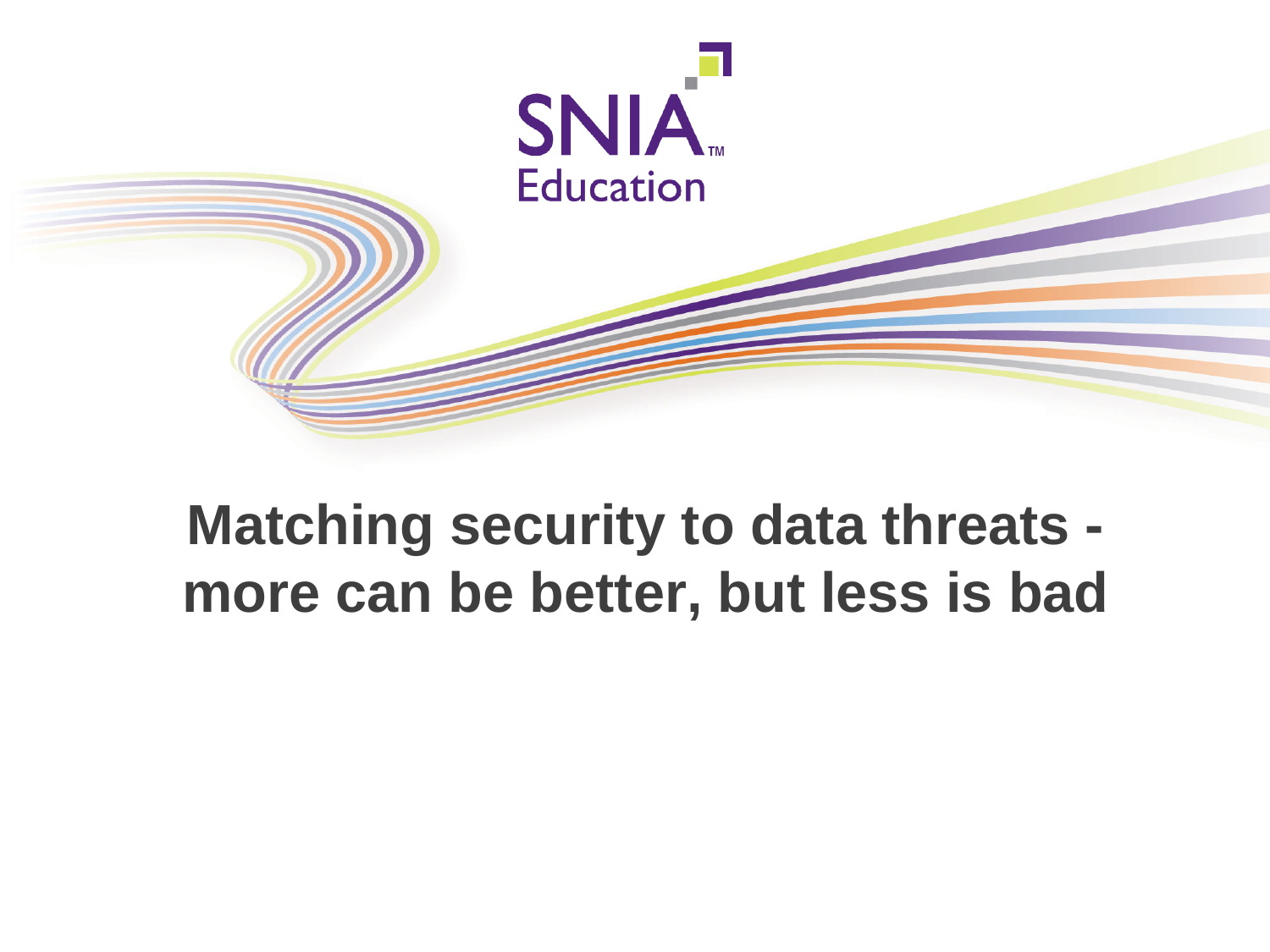



- The material contained in this tutorial is copyrighted by the SNIA unless otherwise noted.
- Member companies and individual members may use this material in presentations and literature under the following conditions:
	- Any slide or slides used must be reproduced in their entirety without modification
	- The SNIA must be acknowledged as the source of any material used in the body of any document containing material from these presentations.
- $\rightarrow$  This presentation is a project of the SNIA Education Committee.
- Neither the author nor the presenter is an attorney and nothing in this presentation is intended to be, or should be construed as legal advice or an opinion of counsel. If you need legal advice or a legal opinion please contact your attorney.
- ◆ The information presented herein represents the author's personal opinion and current understanding of the relevant issues involved. The author, the presenter, and the SNIA do not assume any responsibility or liability for damages arising out of any reliance on or use of this information.

#### NO WARRANTIES, EXPRESS OR IMPLIED. USE AT YOUR OWN RISK.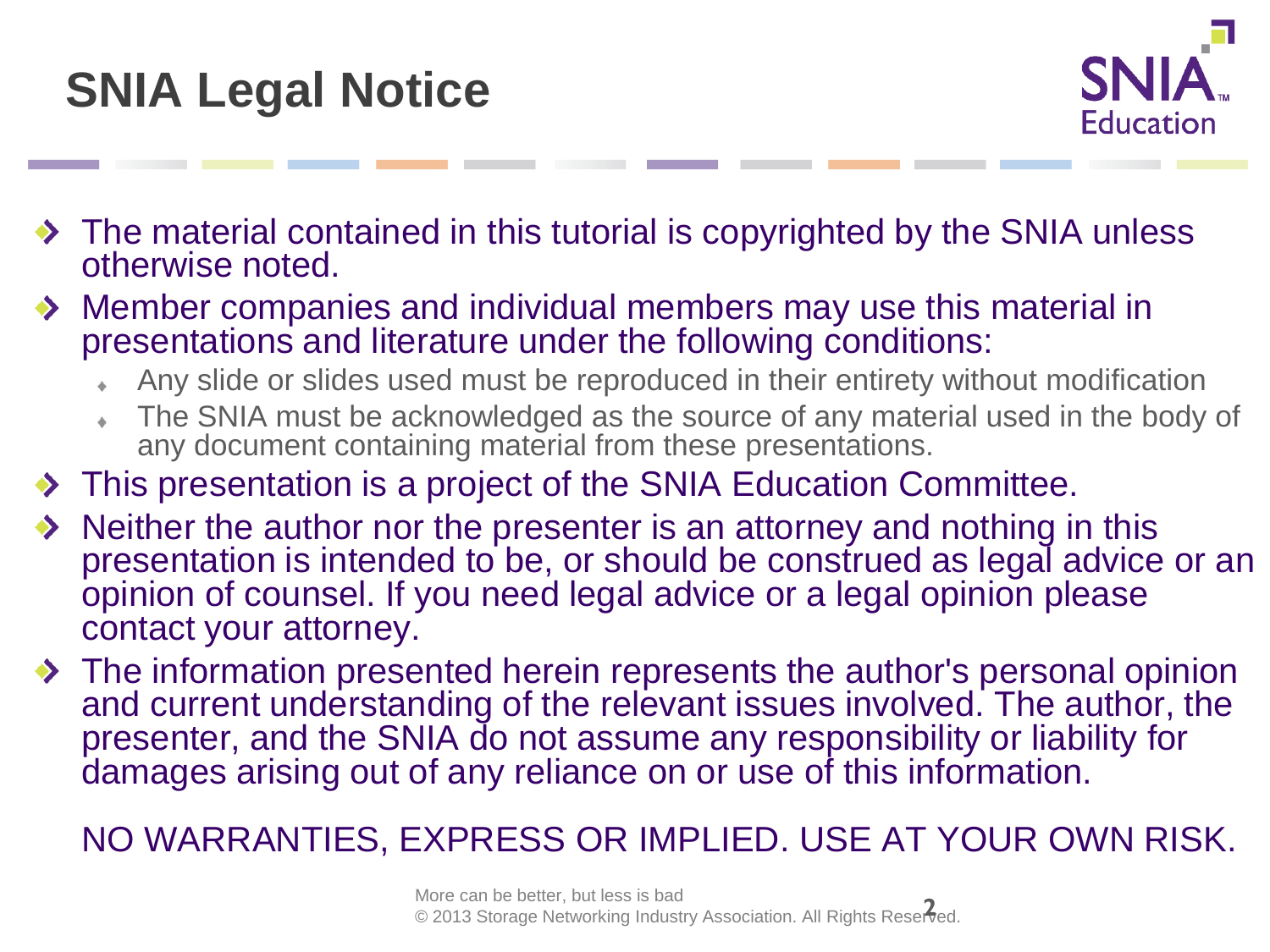



- ◆ What are the threats to data
- ◆ How much of it needs to be secured
- ◆ Where do these threats come from
- ◆ Where is data accessed from
- ◆ What solutions are there today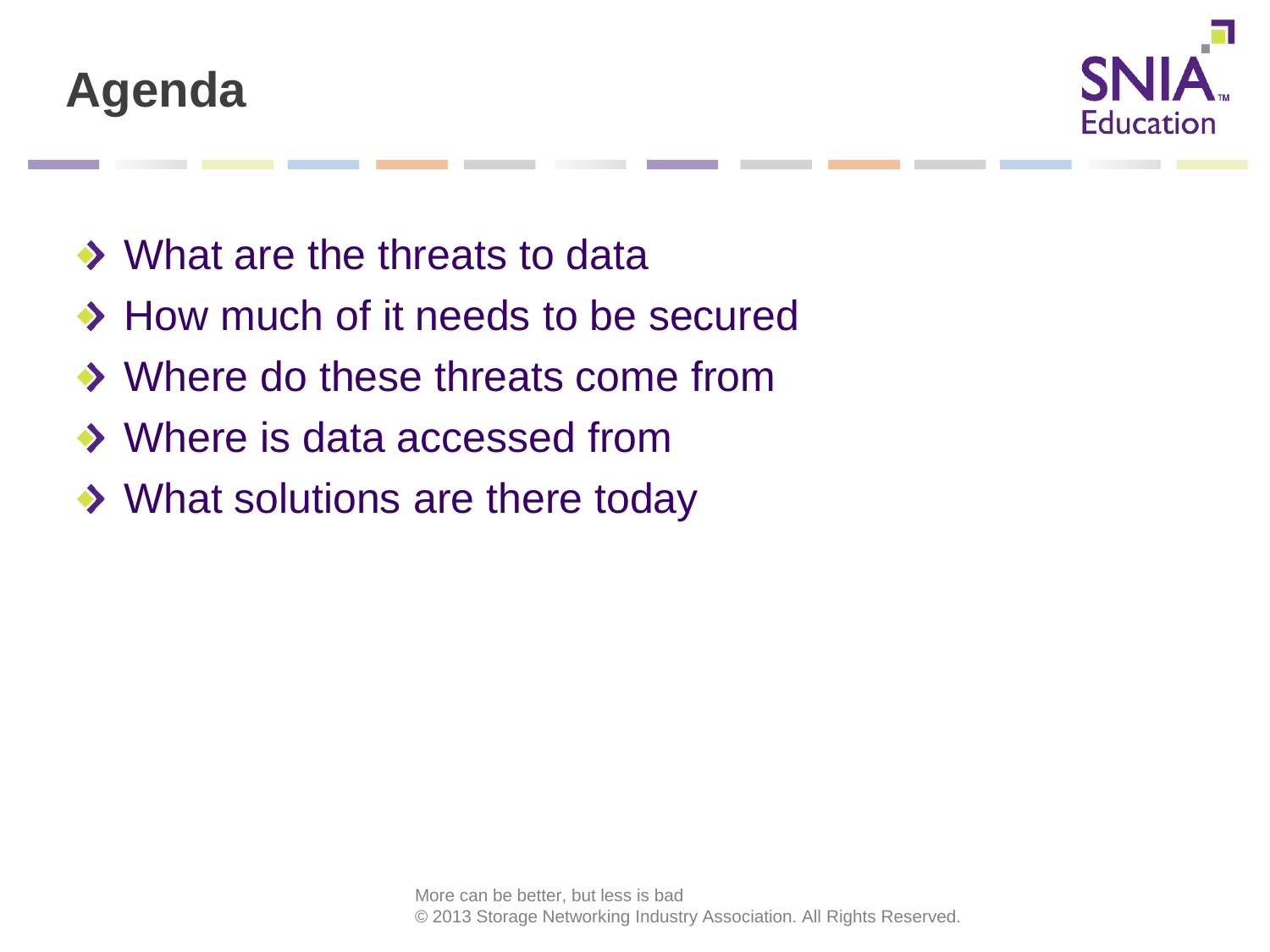

◆ Raw structured data is typically not very useful without the application schema and all the tables

- Many databases provide column level encryption for critical data  $\ddot{\bullet}$
- ◆ Reports and extracts can usually be saved externally
	- Local storage, USB devices
		- $>$  Email, dropbox, Fax
- ◆ Some applications provide access control, local save prevention, etc.
	- But not all

◆ Once extracted, the data is essentially now file data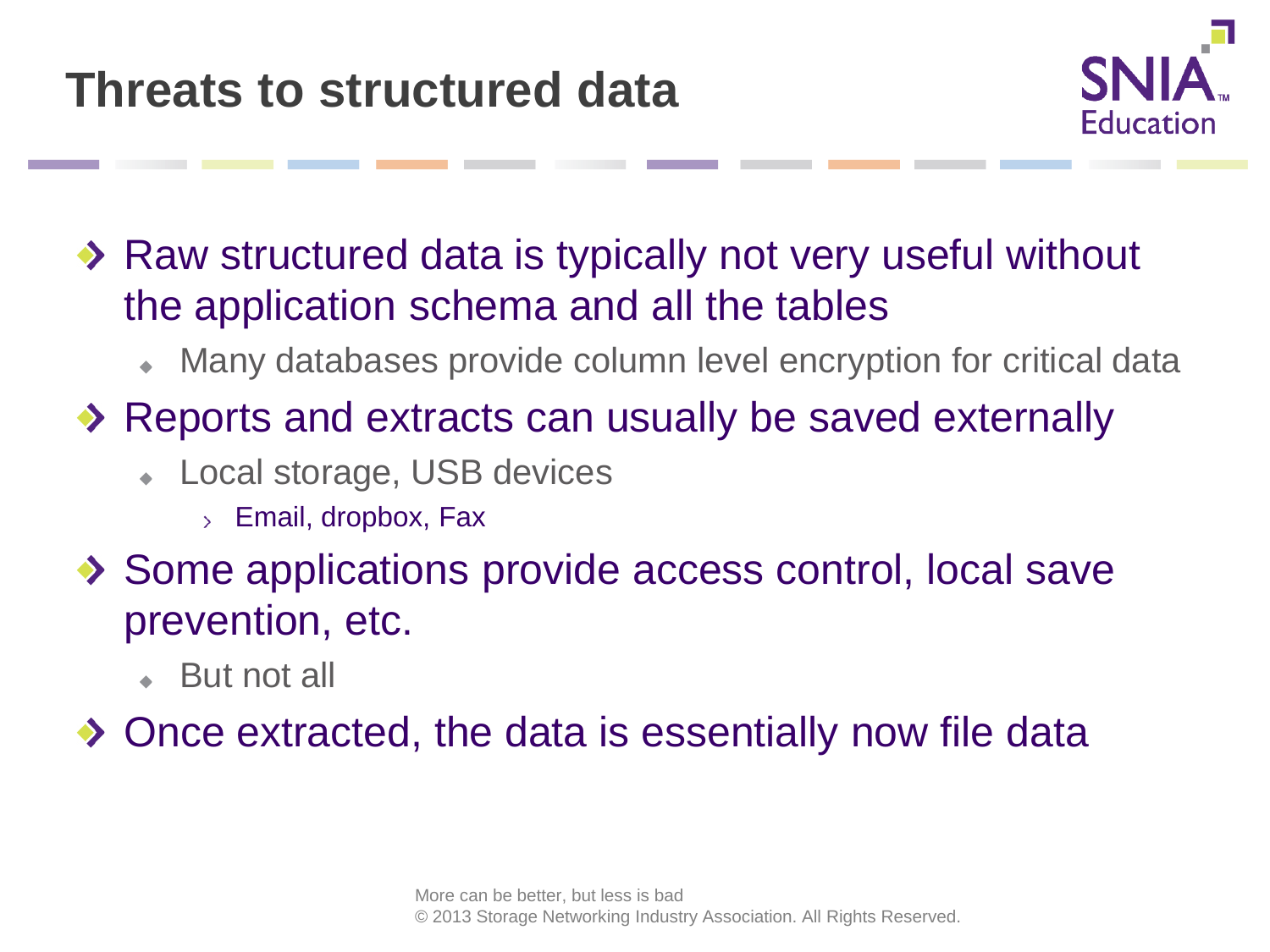**Threats to unstructured data (files)**



#### ◆ Physical removal

- Repair of drive arrays
	- $\lambda$  Annualized Failure Rates of 8.6% for 3yr old drives (1.7% new drives)  $\lambda$ 
		- $-$  For 1000 drives = 17 failures 1<sup>st</sup> year, 86 failures 3<sup>rd</sup> year
- $\overline{\phantom{a}}$  Loss or theft of hardware
	- Laptops
	- $\rightarrow$  Servers (outside the main datacenter)

#### ◆ Copying and subsequent misuse

- ◆ Backups, Archives, DR sites
	- $\rightarrow$  Unattended sites give plenty of opportunity for misuse
- USB devices, paper copies, home backups, mobile backups
- Email, DropBox, Fax, etc.

^Google 2007 study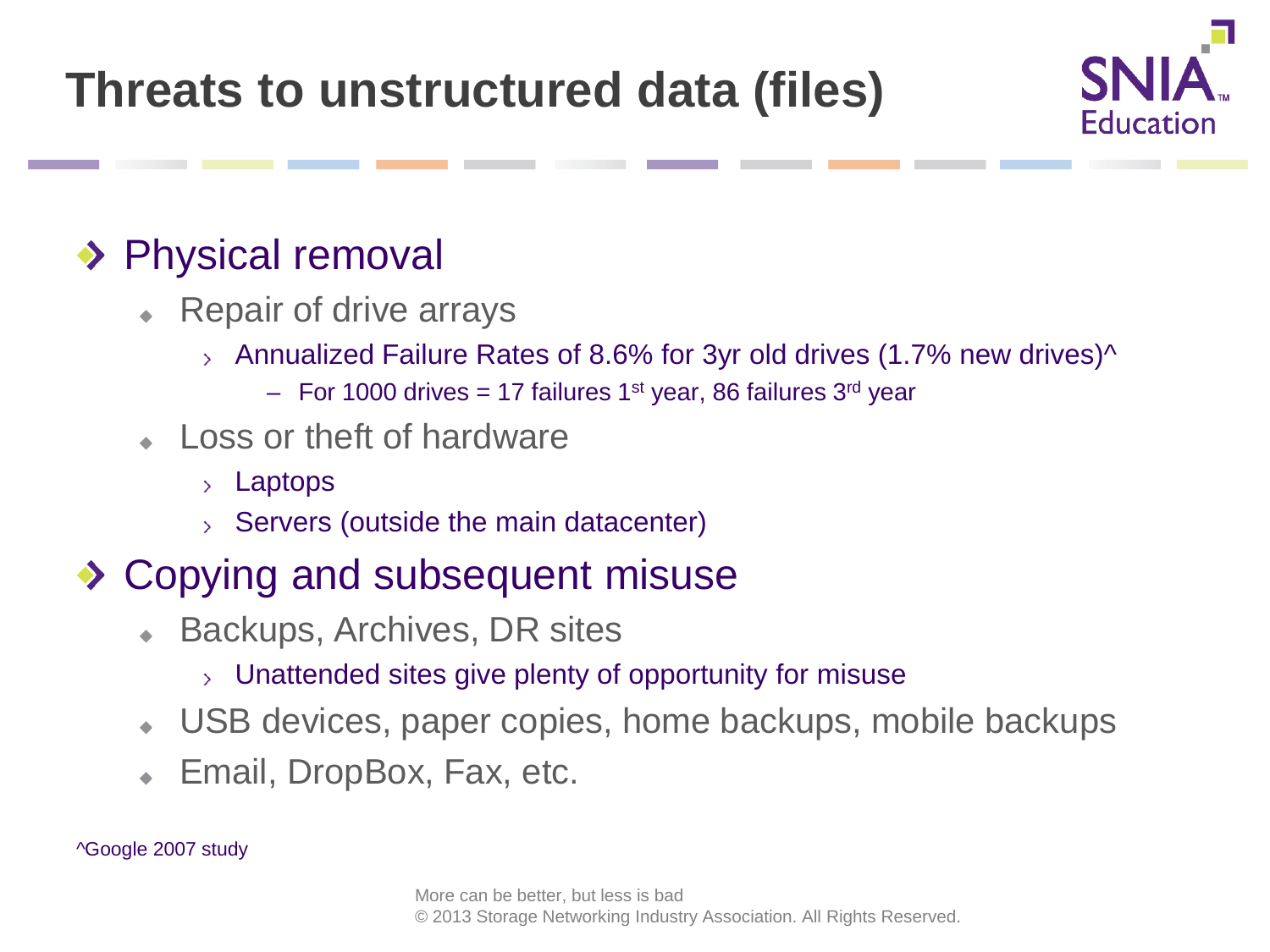**Threats to unstructured data (files)**



#### ◆ Unauthorized access by Users

Simply browsing to places they should not be able to access  $\Phi$  .

### ◆ Criminal access by Users

• Targeted at specific data

#### Unauthorized/criminal access by System Admins

- Who need to have access for operational reasons
	- $>$  Backups, replication, etc.

### ◆ File Sharing

- Can allow simple access to vast quantities of files  $\bullet$  .
- $\rightarrow$  The sheer size and growth of files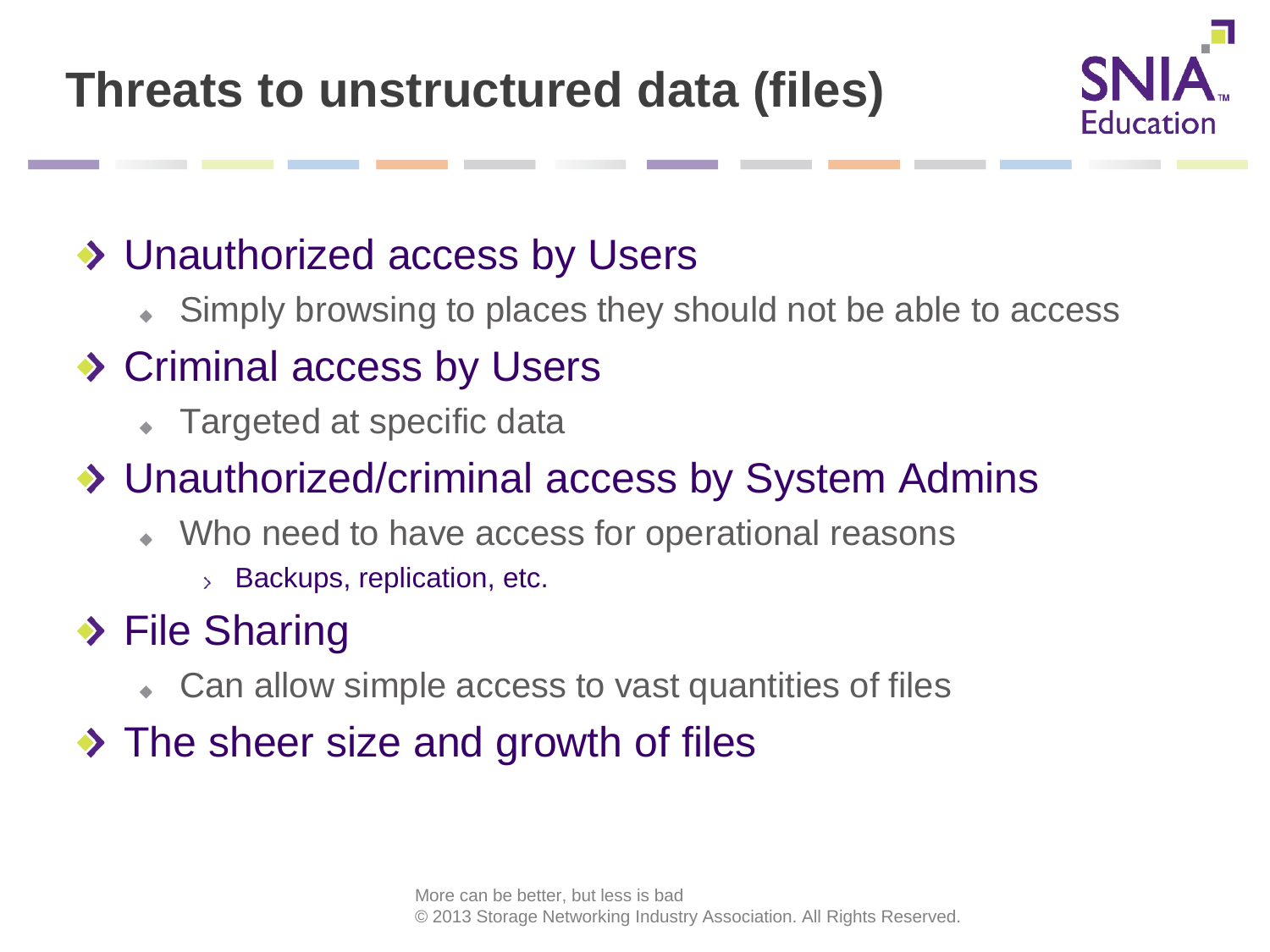#### More can be better, but less is bad wore can be better, but less is bad<br>© 2013 Storage Networking Industry Association. All Rights Reserved.

### **Unstructured data growth**

- File-based storage (NAS) is exploding YoY: ◆
	- $\blacktriangleright$  IDC: 28%
	- Sartner: 36%
	- $\blacklozenge$  NetApp & EMC: ~30%
- ◆ Ethernet-attached storage growing fast:
	- ◆ iSCSI/NAS: 50% using it by 2014 (Gartner)
	- $27\%$  in 2012
	- ◆ Using existing network architectures
- Problem is not going to go away—it **WILL** get worse

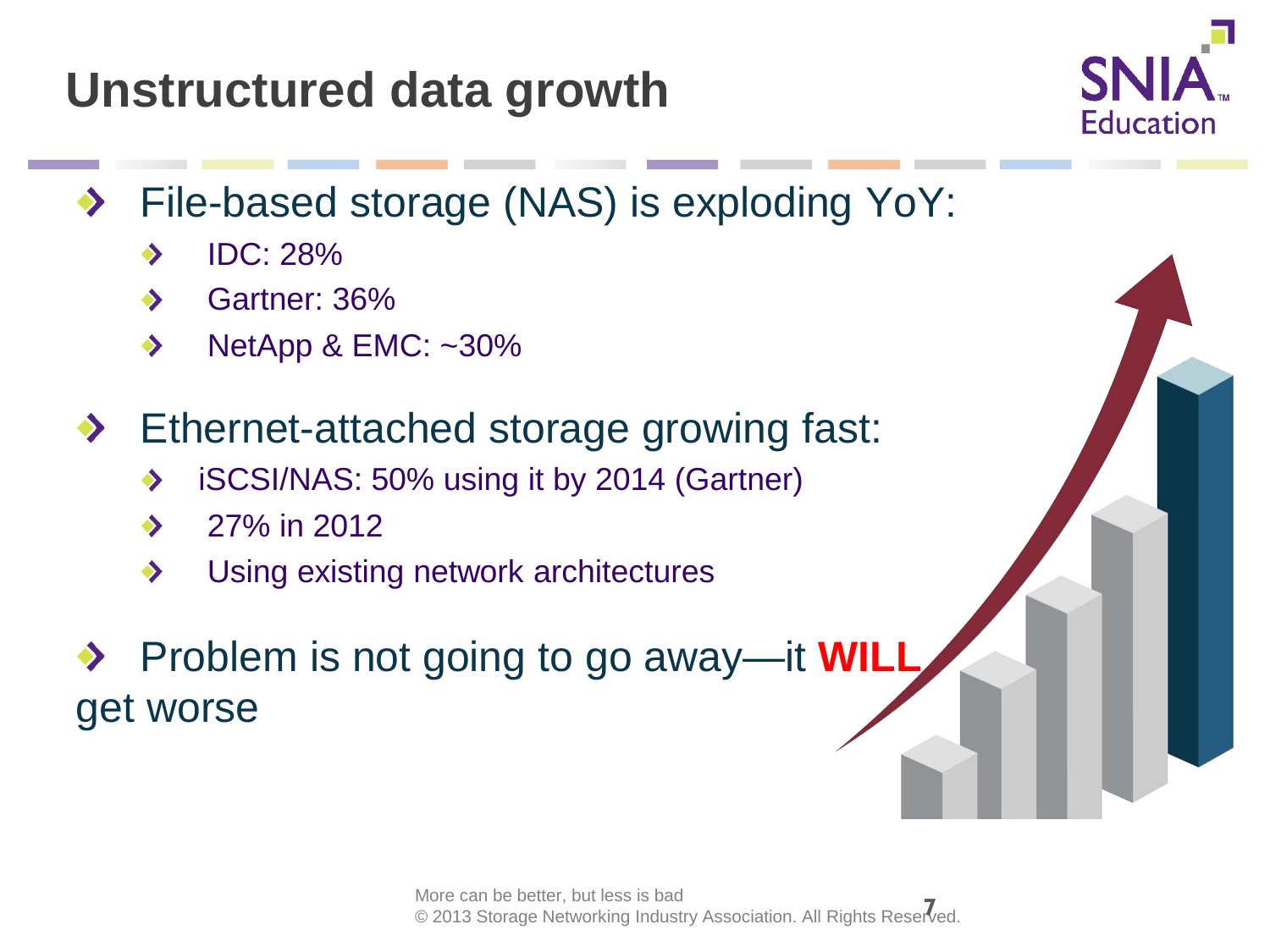# **What data needs to be secured**



- Typically there are four categories of file data that need to be  $\rightarrow$ secured:
	- Classified Information
		- $\rightarrow$  Governmental, Military, Intelligence strict hierarchical schemes, etc.
	- Regulatory Compliance
		- $\rightarrow$  Current: HIPAA, PCI, PII, etc. binary no shades of gray
		- Future ?: GDPR (General Data Protection Regulation), Right to be  $\sum$ **Forgotten**
	- Confidential information
		- $\rightarrow$  Intellectual property
		- $\rightarrow$  Proprietary information
		- $\rightarrow$  Competitive data, etc.
	- Anything else for any other reason
		- $\rightarrow$  Whenever there is a need, whatever it is, good or bad!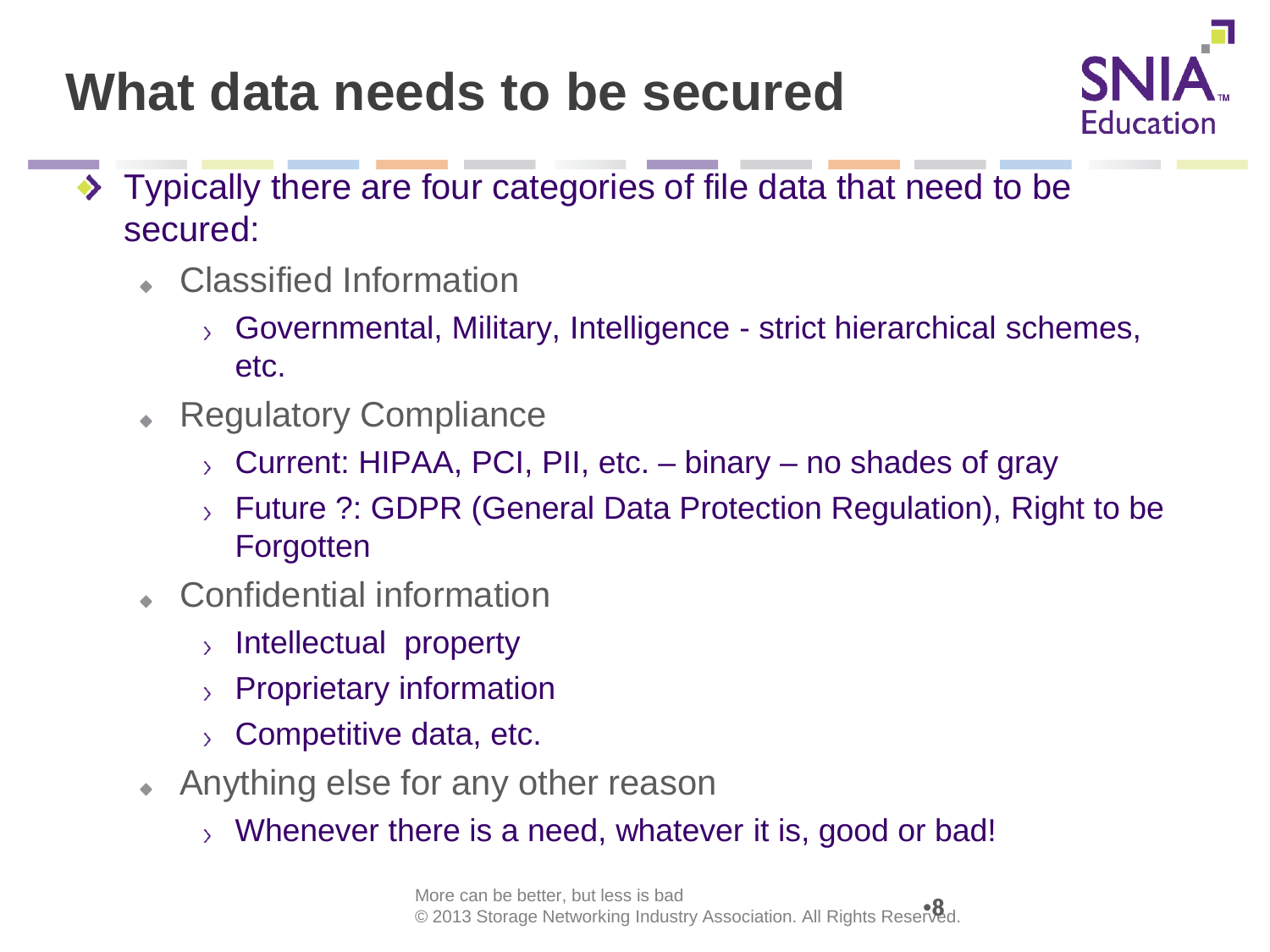# **Does it ALL have to be secured**



- It depends on a number of factors: ◆
	- **Identification** 
		- $\rightarrow$  Do you know where ALL your critical data may reside
	- Relevance
		- $\rightarrow$  Is it possible to segregate relevant from irrelevant
		- $\rightarrow$  Can you be sure you can identify ALL the relevant data
	- Quantity of data
		- $\rightarrow$  Column level encryption
		- Tokenization / Obfuscation
		- $\rightarrow$  Deduplication, Compression before securing
	- Impact of revelation, loss, or misuse
		- $\rightarrow$  Can you afford the immediate cost
			- Monetary penalties, business restrictions
		- Can you afford the longer term cost of loss of reputation  $\sum$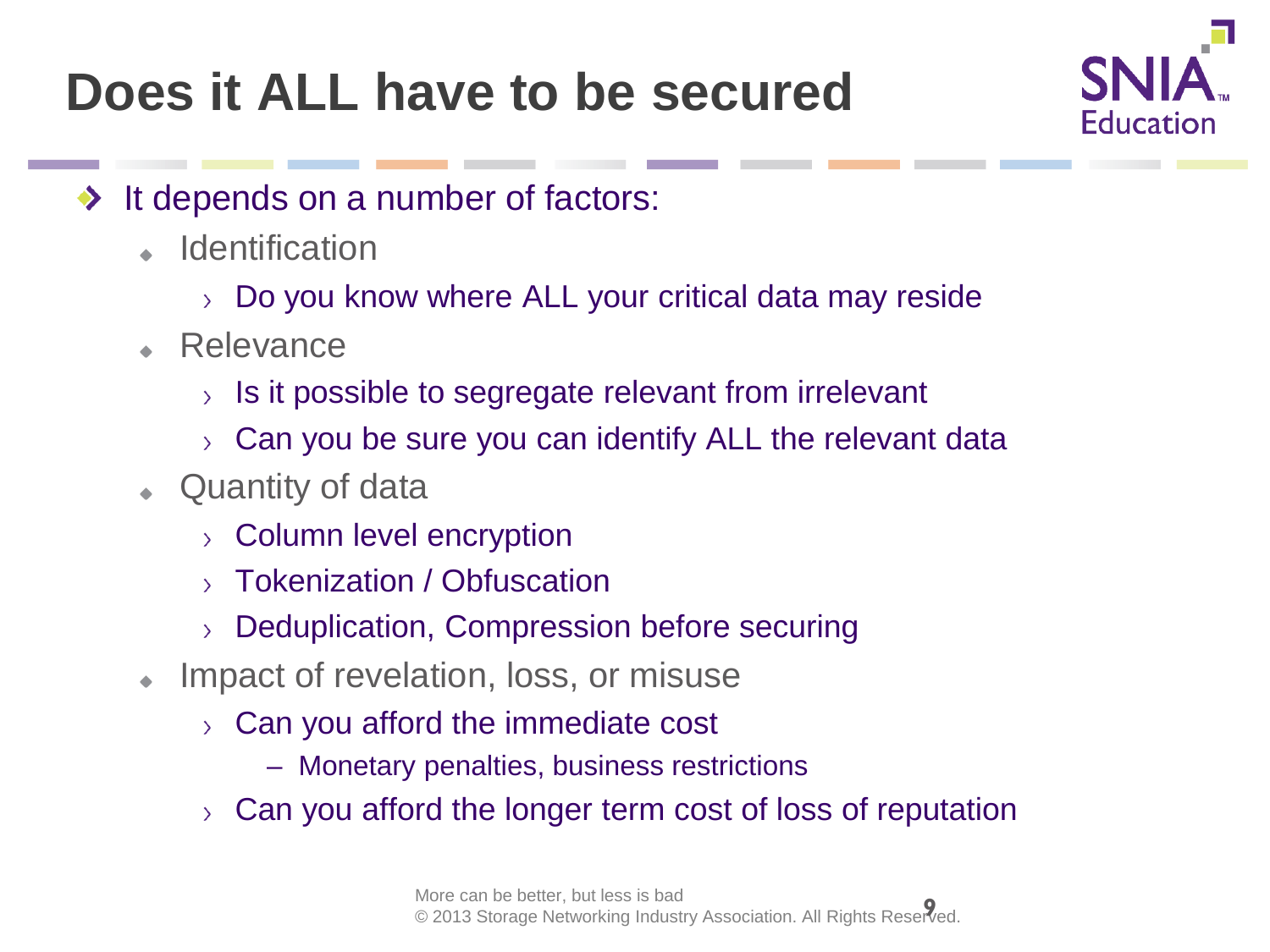

#### **◆ From outsiders**

Where the most money is spent by IT (~12% storage budget)  $\blacklozenge$ 

### ◆ From Insiders

- System Admins
	- > 82% according to FBI
	- > Human Engineering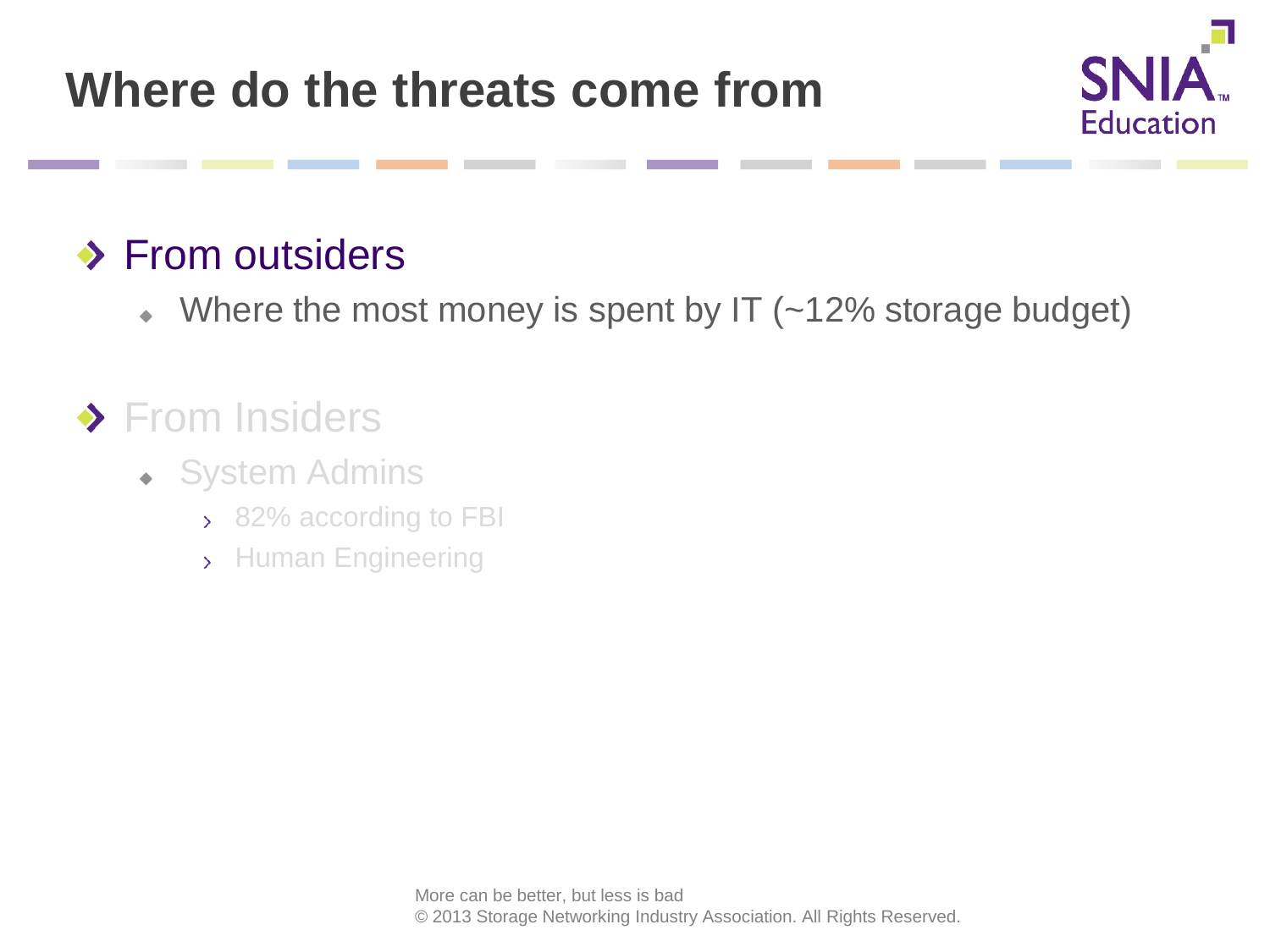## **Perimeter security is ineffective**





\* 2012 study by SafeNet Inc.

More can be better, but less is bad wore can be better, but less is bad<br>© 2013 Storage Networking Industry Association. All Rights Reserved.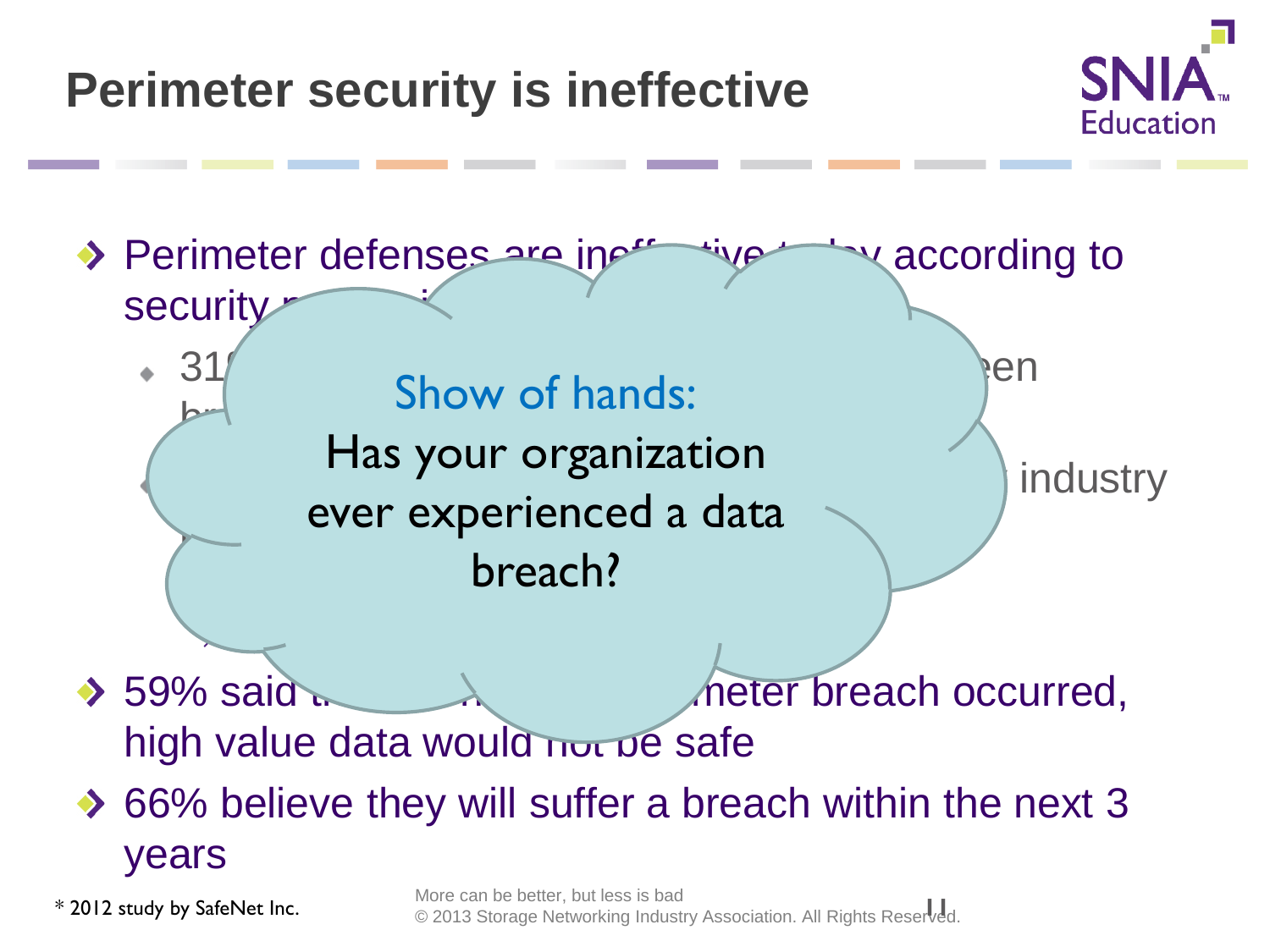

- ◆ 95% continue to invest in and employ the same data security strategies (Network perimeter security)
- ◆ 35% state they know their security investments are being deployed to the wrong technologies
- ◆ 20% would not trust their own personal data to their own networks

#### **So what does all this mean?**

- ◆ We have to accept that breaches WILL happen and once they do, the only protection is to secure the data itself
- **The new perimeter is the data itself – we must Secure the Data**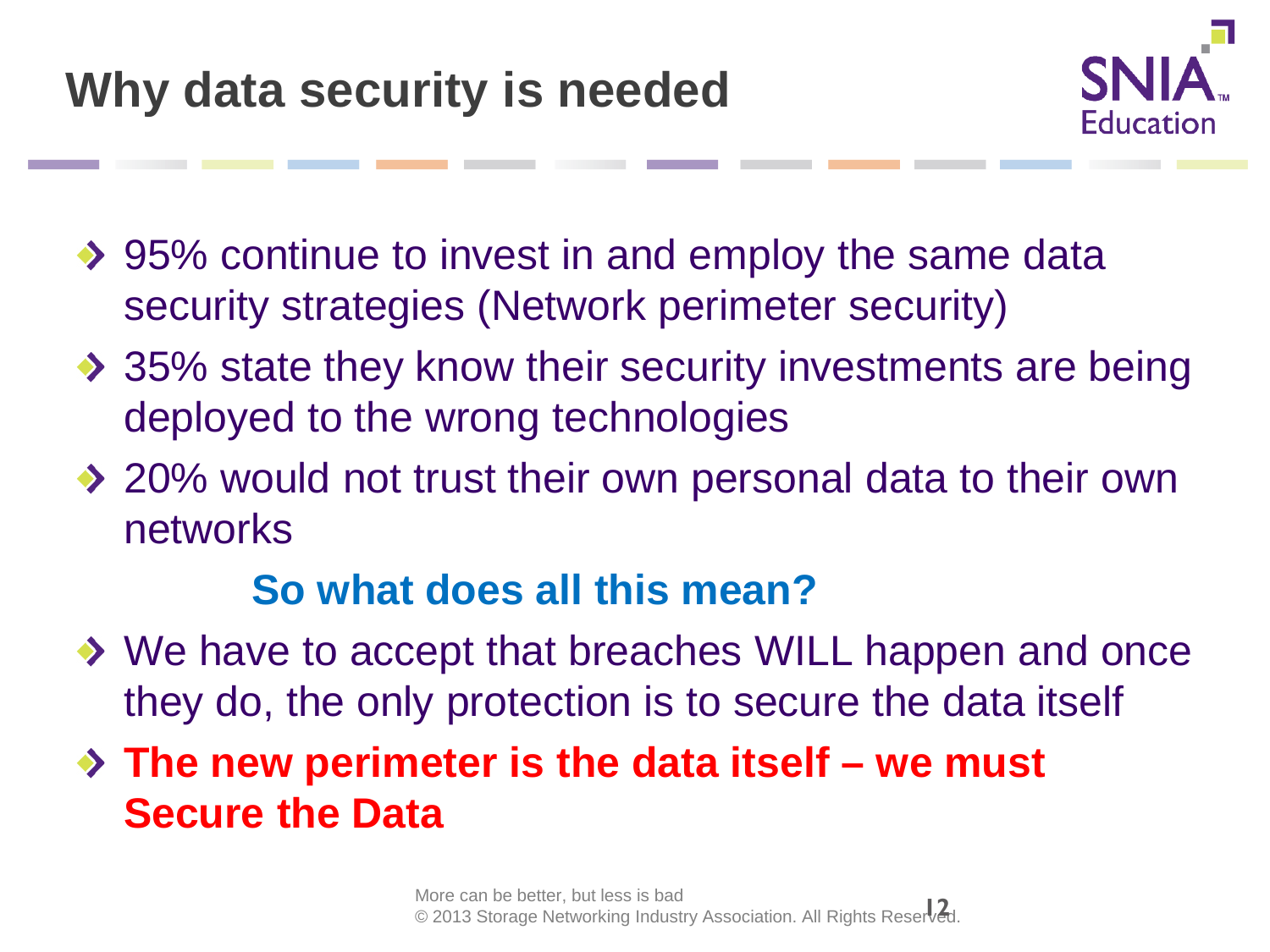### **Where do the threats come from**



#### ◆ From outsiders

- Where the most money is spent by IT
	- Not effective

### **◆ From Insiders**

- System Admins  $\Phi$  .
	- $\rightarrow$  82% of all breaches according to FBI
- Corrupt or idealistic employees  $\Phi^{(1)}$

#### ◆ Do you remember when ...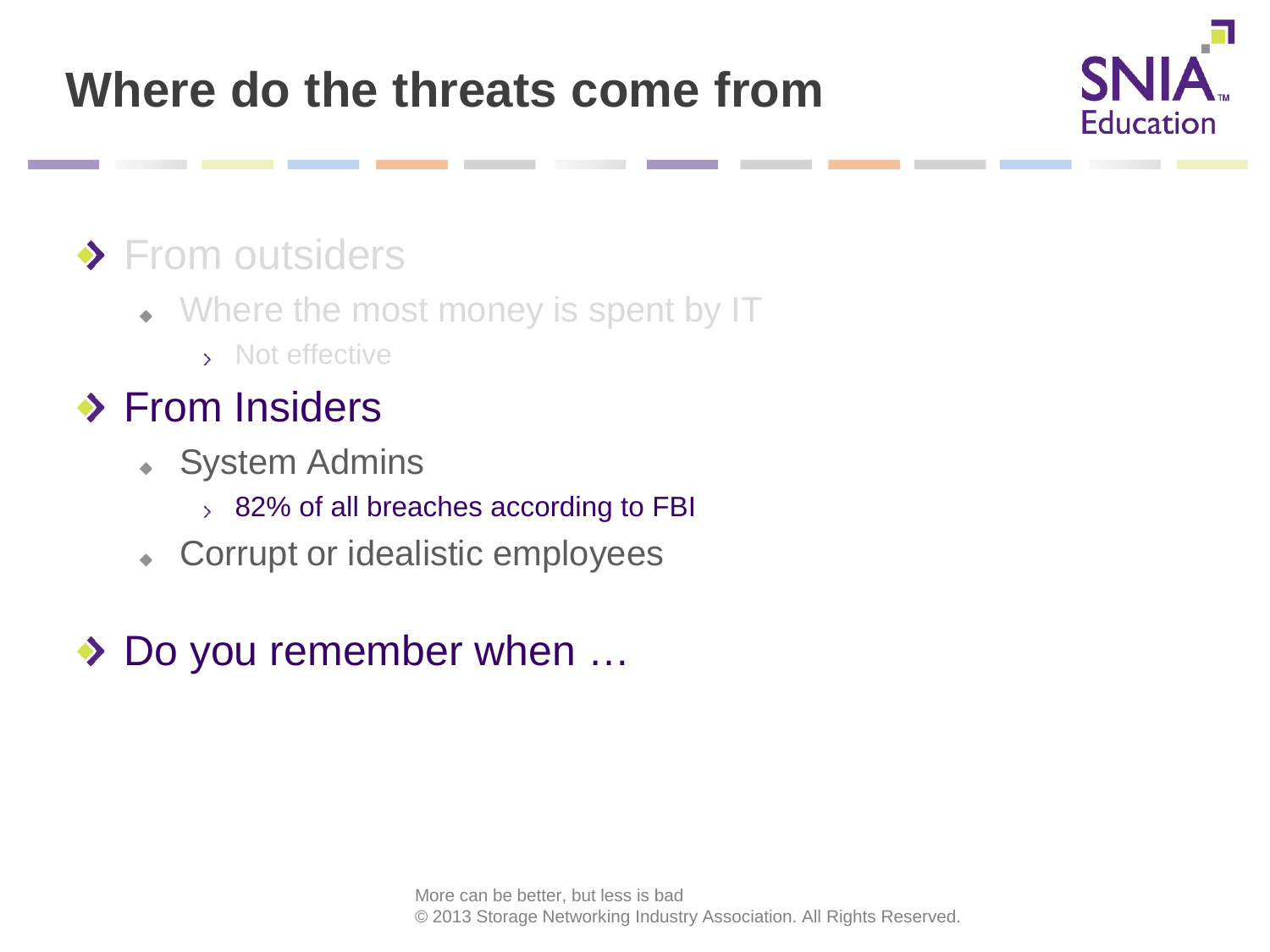### **… Snowdon was just a mountain in Wales**



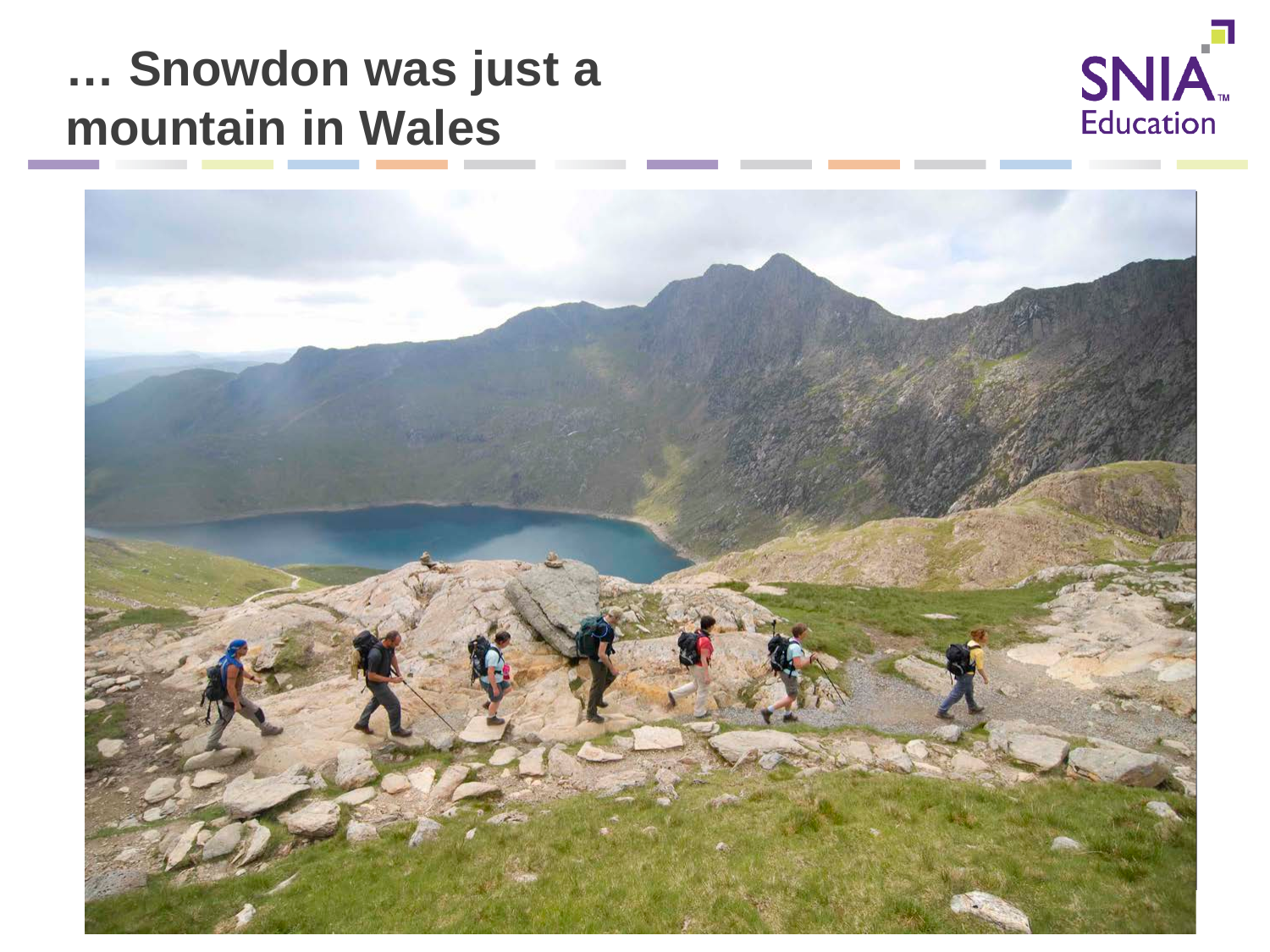### **Where is file data accessed from**



#### $\rightarrow$  In main datacenter(s) Application server NAS/File vstem or shared Quick Show of Hands: User Between How many of you this lisk A $\begin{matrix} \mathsf{A}\end{matrix}$  know the location of  $\begin{matrix} \mathsf{A}\end{matrix}$  kk Virtual Machines – When Note  $\sim$  Machines extending the normal value of  $\sim$ **Solenapshot of your VMs?** ゝ  $\rightarrow$  Managed from  $\rightarrow$  Managed from  $\rightarrow$  Ms Cloud (Public, Private, Hybrid)  $>$  No different than backups and archives

More can be better, but less is bad wore can be better, but less is bad<br>© 2013 Storage Networking Industry Association. All Rights Reserved.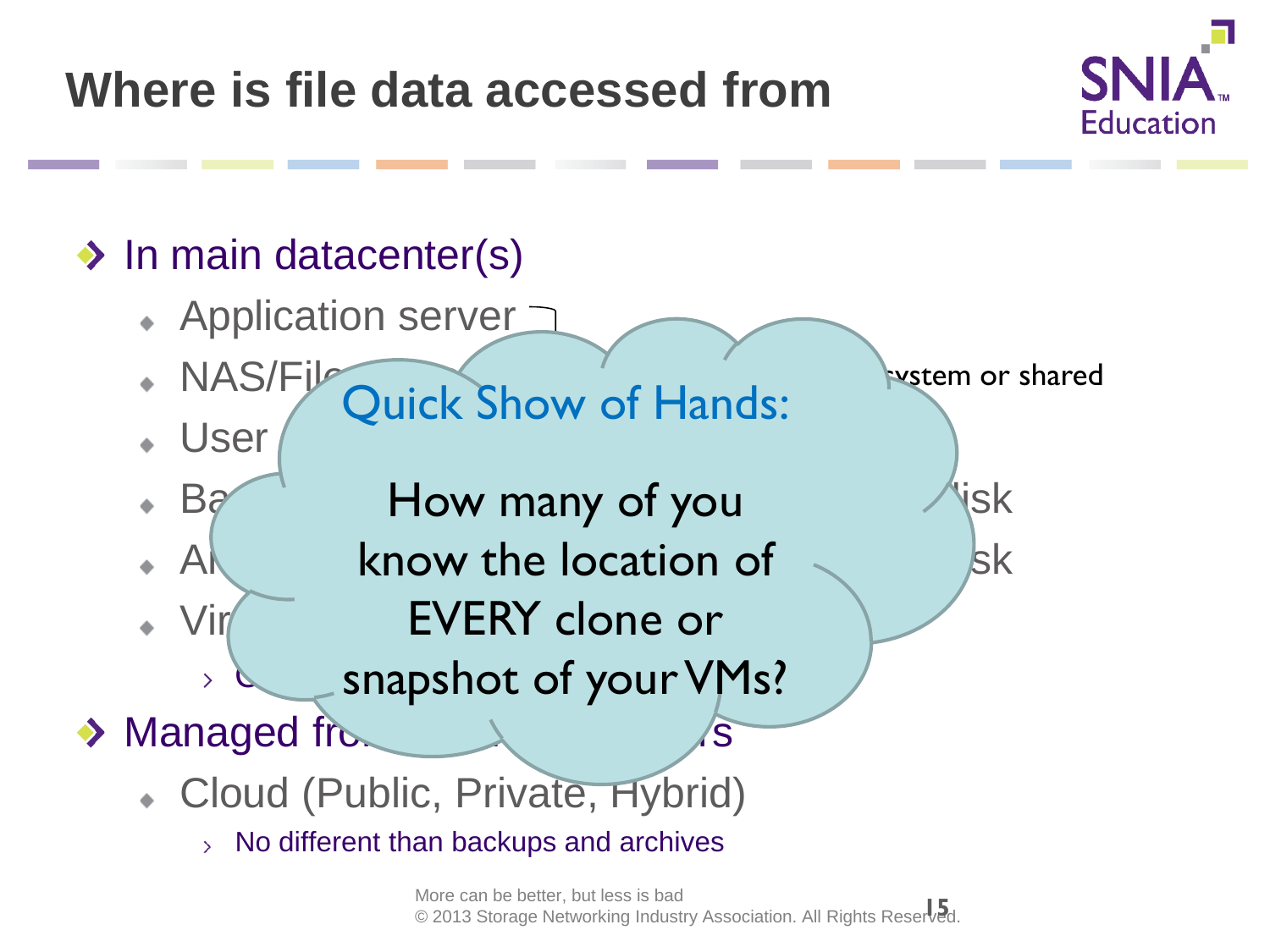

### ◆ Distributed locations, remote offices

- App server
- NAS server
- User desktop
- Computer-local file system or remote file system in main datacenter over VPN
- Backup device local/remote tape or disk, external drives
- Virtual Machines when not running
	- Clones, snapshots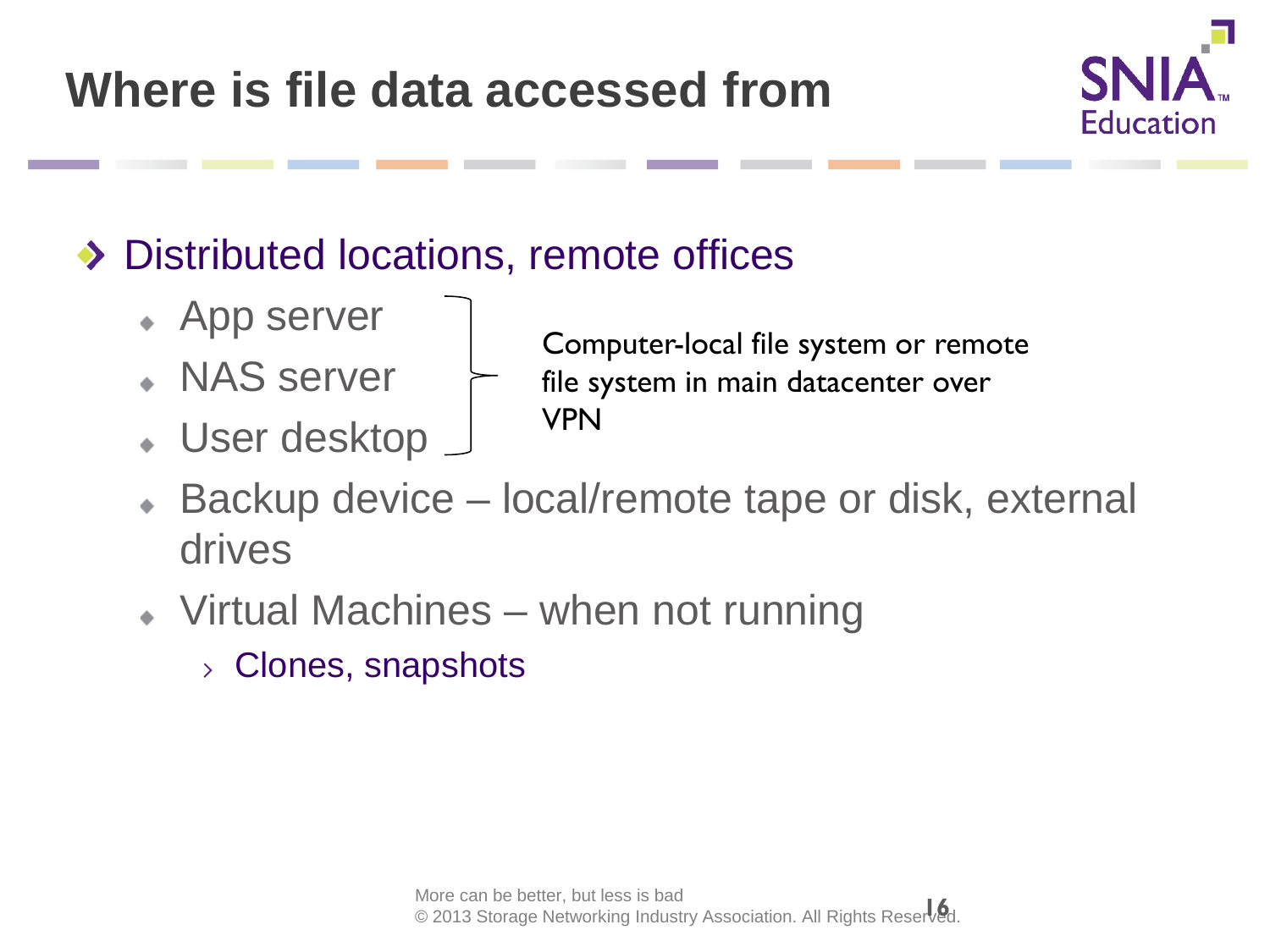**Where is file data accessed from**



#### $\rightarrow$  Mobile – two types

locatio

 $\geq$ 

- User mobile device local file system
	- $>$  Support for local apps may not be possible
	- $>$  USB drives  $\mathsf{Enter}$  Quick Show Or Quick Show of Hands:
- $\mathbb{R}$  How many of you Client hypervisor  $\text{Mobile}$  mane backaps of  $\text{Sone}$  and  $\text{Mobile}$ make backups of your company data at home or on USB?

- $\rightarrow$  Mobile data stores are even when  $\mu$  are every secured
	- Home backups, Cloud Aups, USB sticks, smartphones
- With BYOD, this problem goes exponential! wore can be better, but less is bad<br>© 2013 Storage Networking Industry Association. All Rights Reserved.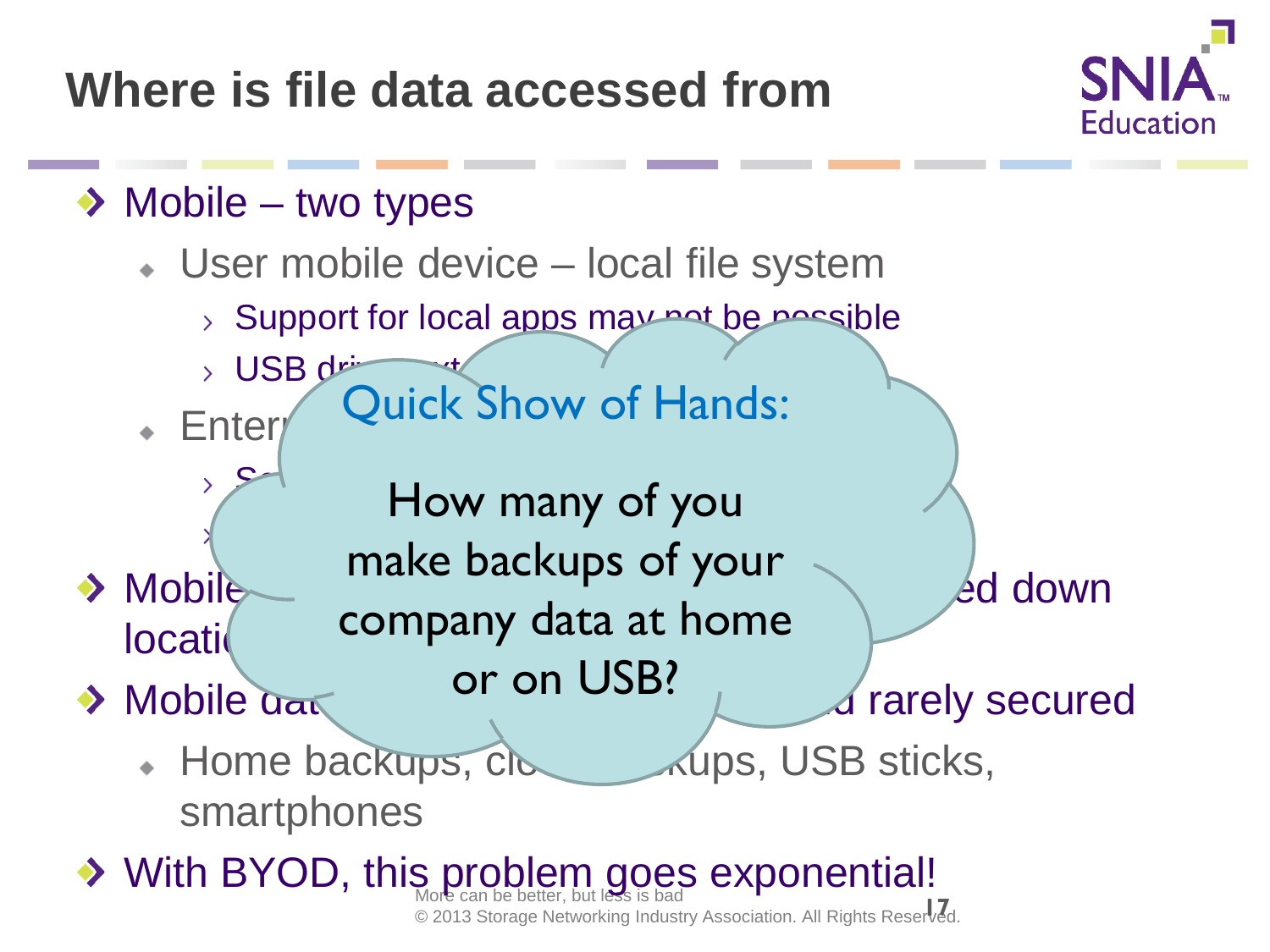

Assuming that all critical file data is actually encrypted:

- ◆ Distributing to remote locations can expose centralized keys
- ◆ Distributing to mobile devices can expose data as well as keys
- ◆ Database reports and extracts
	- Written to desktops, mobile devices, removable storage, etc.
	- Data leakage when further distributed via email, etc.
- ◆ Data exposure to unauthenticated people
- ◆ System administrators posing as authenticated users
	- **80%+ of all actual breaches are internal**

More can be better, but less is bad © 2013 Storage Networking Industry Association. All Rights Reserved. **18**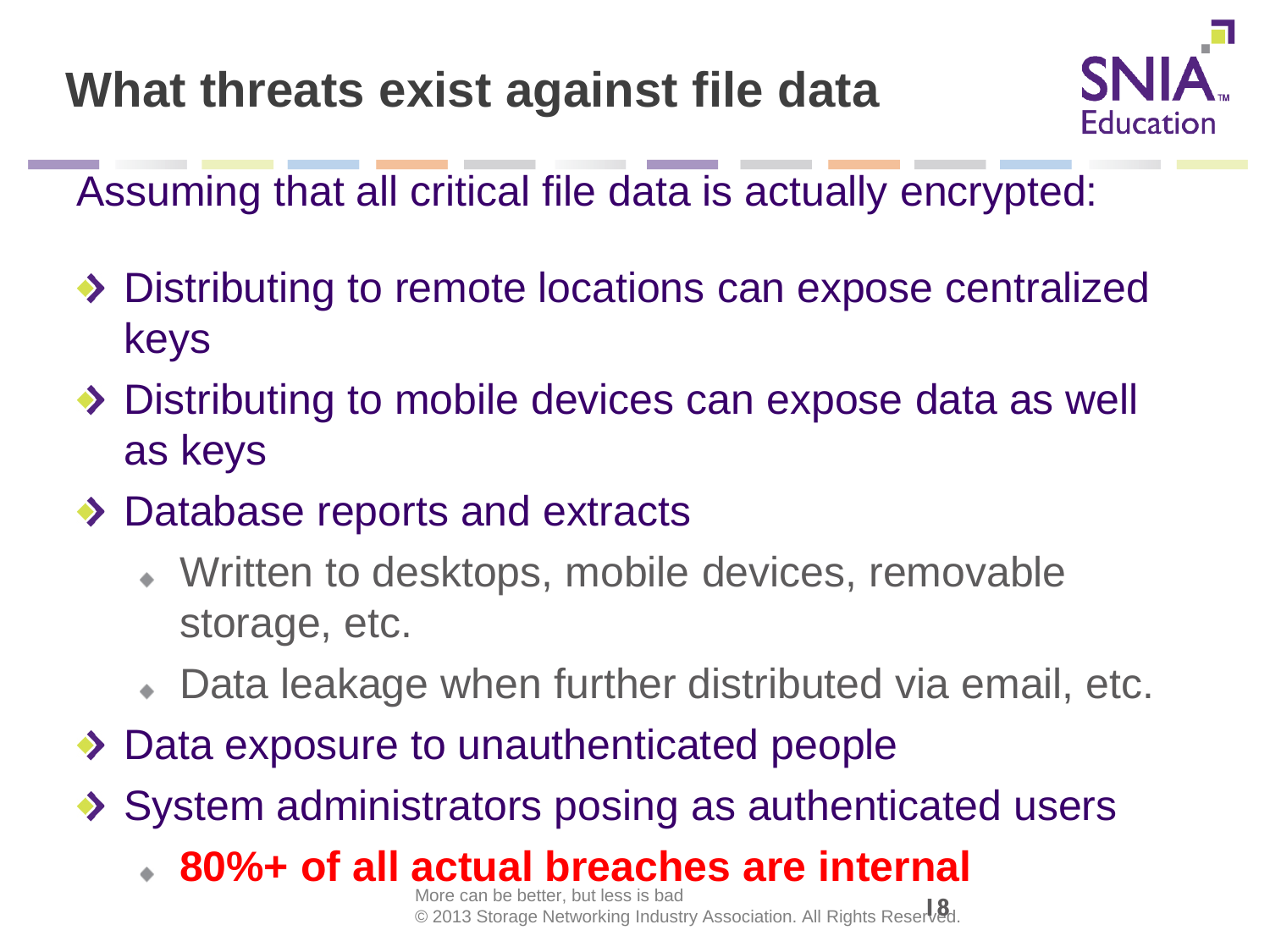

### ◆ From Dark Reading (June 2013):

- In a survey conducted by Avecto at the recent Infosecurity Europe conference, 41 percent of security professionals rated malicious insiders as their chief worry.
- More than 30 percent of respondents said they have no policy in place for managing administrator access.
- The most common threat comes from employees who download and install unauthorized software, without understanding the potential risks associated with their actions.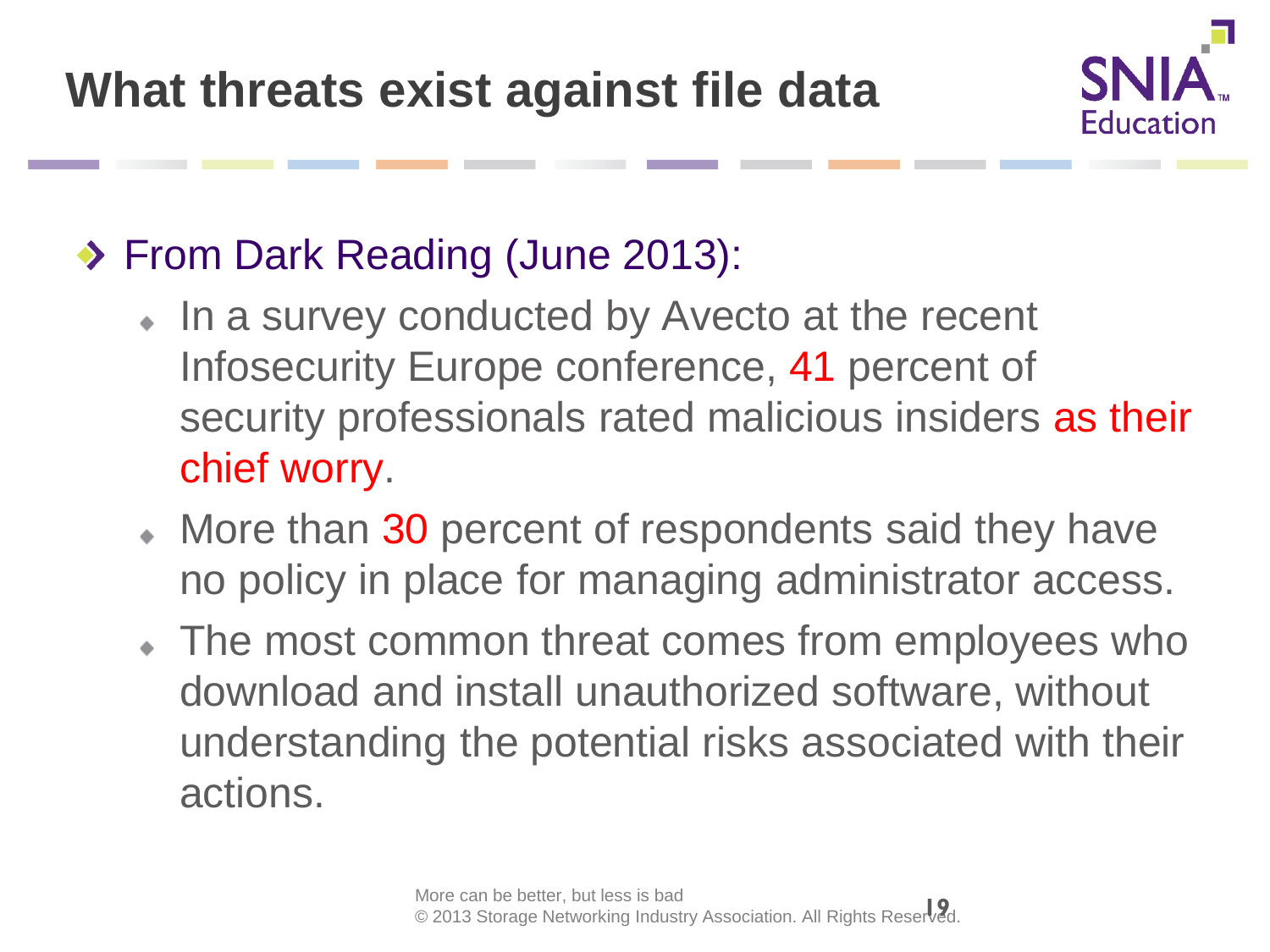

- ◆ File data in a central datacenter can be accessed remotely with a high level of security and auditability
	- VPNs, Two Factor Authentication, etc.
- ◆ Centralized access results in good access control, policy enforcement, auditing and reporting
	- Alerting essential for real time response and prevention
	- Auditing and reporting ssential for post mortem investigations and compliance evaluation
- ◆ End points can be authenticated in real-time
	- Varying levels of authentication depending on user, platform, location, information accessed ,etc

More can be better, but less is bad © 2013 Storage Networking Industry Association. All Rights Reserved. **20**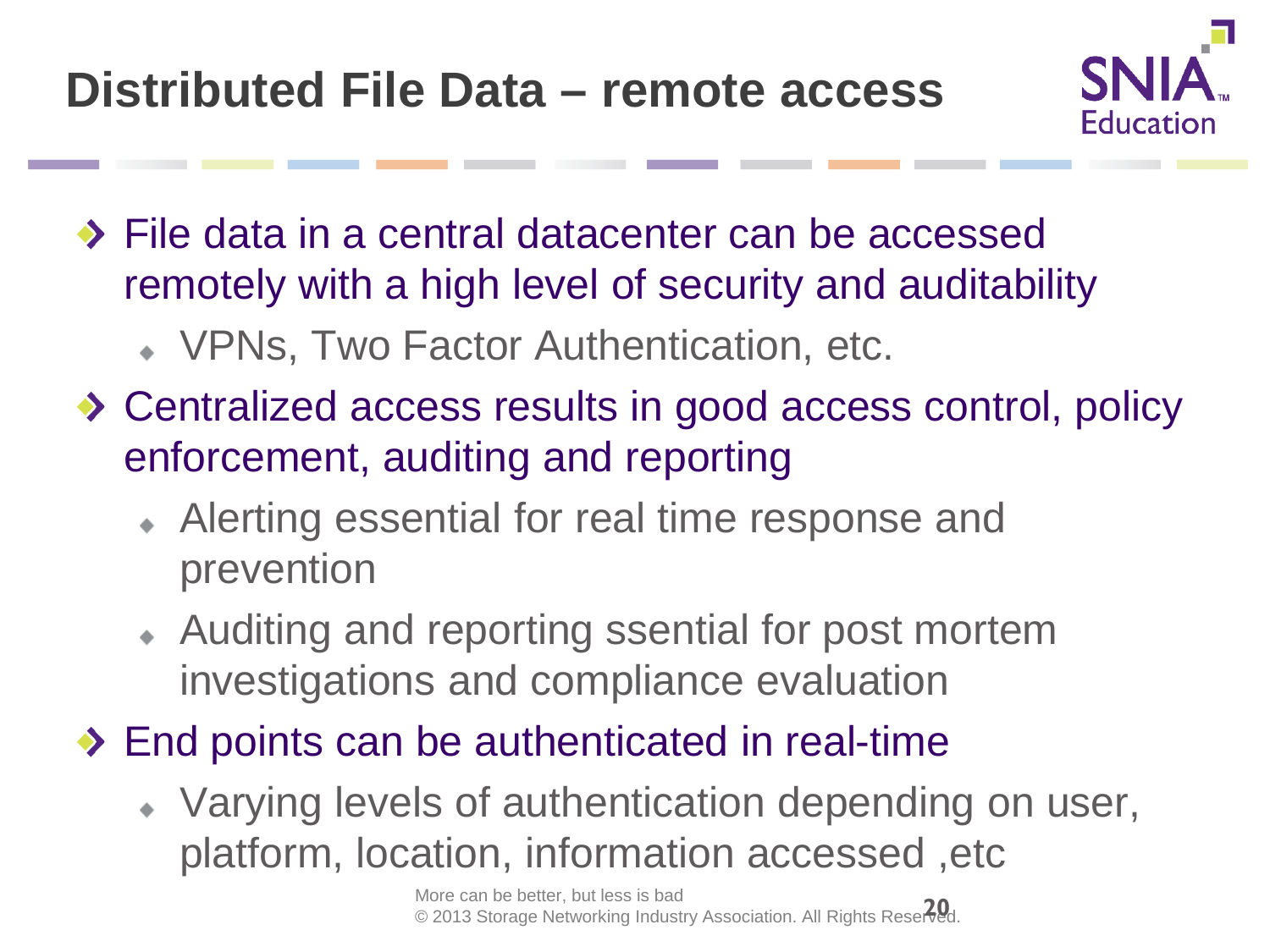

- ◆ Moving or copying file data from remote sites to datacenters can be managed with careful planning
	- Daily replication/copy to HQ over secure tunnels  $\ddot{\Phi}$
	- Backups to HQ over secure tunnels
- **Eile data can be re-encrypted as it arrives** 
	- Depending on policy, etc.
	- Key versioning and tracking necessary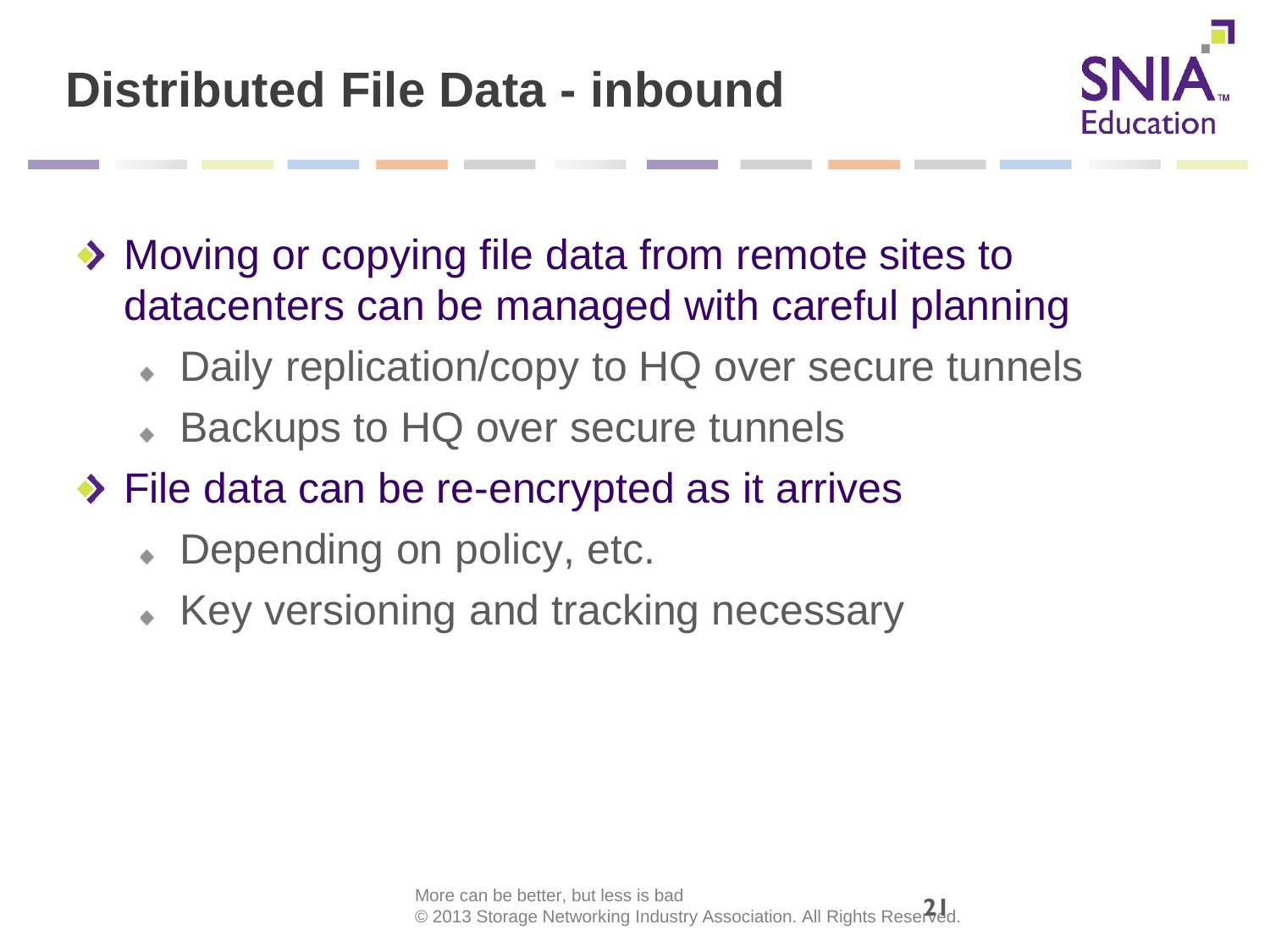## **Distributed File Data – outbound**



- Moving or copying file data from a datacenter to a distributed or remote location is problematic
	- Cannot use same encryption key as primary file data
		- File data usually encrypted on a per-share or per-folder basis rather than per-file
		- $>$  In any case, file must be duplicated and encrypted with a different key before sending
		- Means the key management system must track multiple keys per file (like versioning) to support secure destruction
	- Once file data is remote, access and auditability is a problem
		- $\rightarrow$  Key exchange with remote location exposes key
		- Any offline access to the file bypasses real-time  $\sum$ authentication
	- Detecting file data changes when file is returned to datacenter
		- $\rightarrow$  Results in multiple copies of file data
			- More can be better, but less is bad – **with multiple keys**ge Networking Industry Association. All Rights Reserved.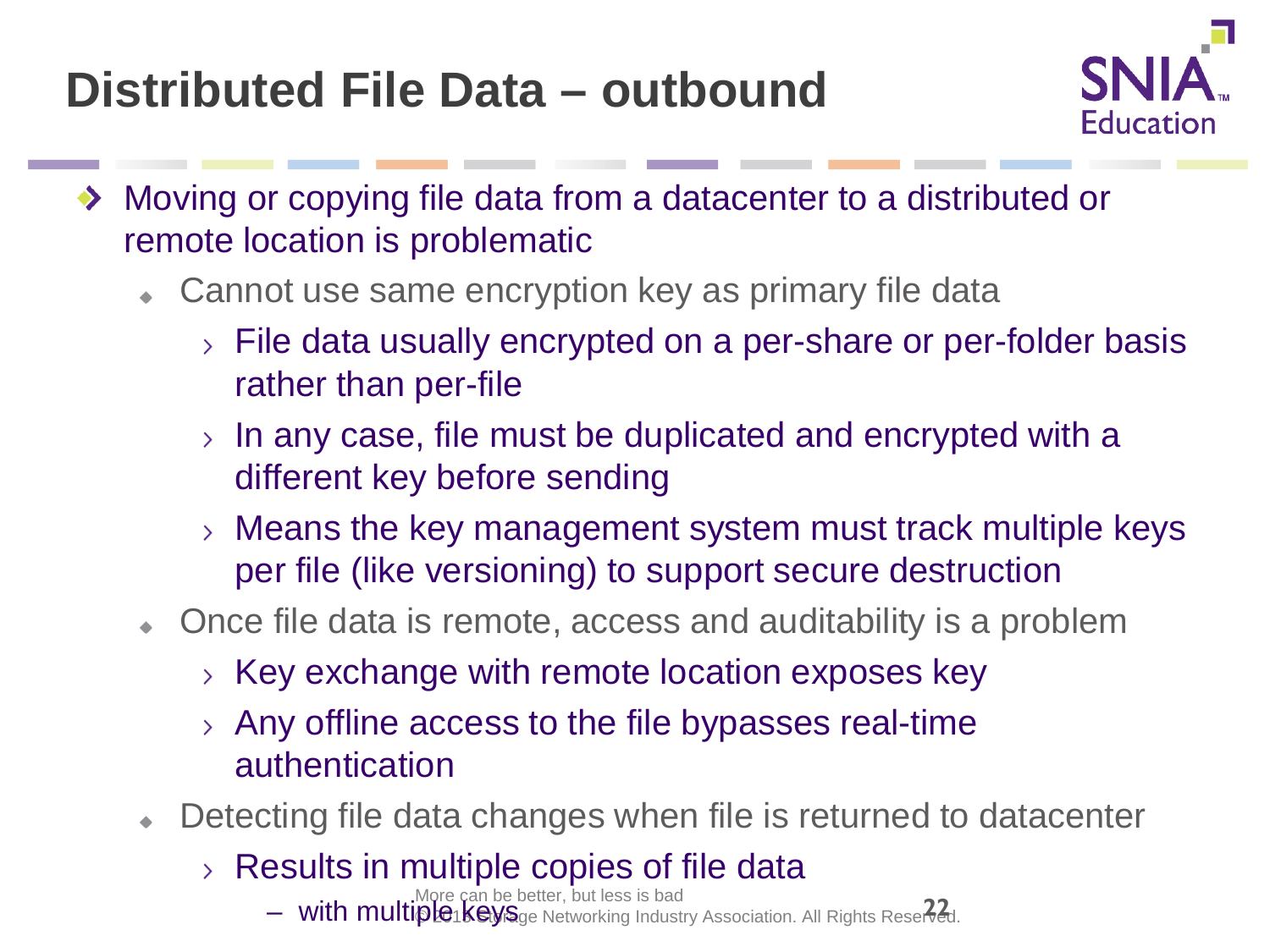# **Mobile File Data – even more problematic**



**SN** 

Education

- Loss of mobile device
	- $\rightarrow$  Can be mitigated with FDE (Self Encrypting Drives)
- No control over who, when or where data is accessed
	- Only if online authentication is mandatory (not possible in many  $\sum$ situations)
- Pre-upload is normally required
	- $\rightarrow$  Copy files onto device before leaving for business trip
	- Means keys must also be pre-loaded
- Duplication of file data to same or alternate mobile devices
	- $>$  Including keys
- Saving of cleartext file data to removable devices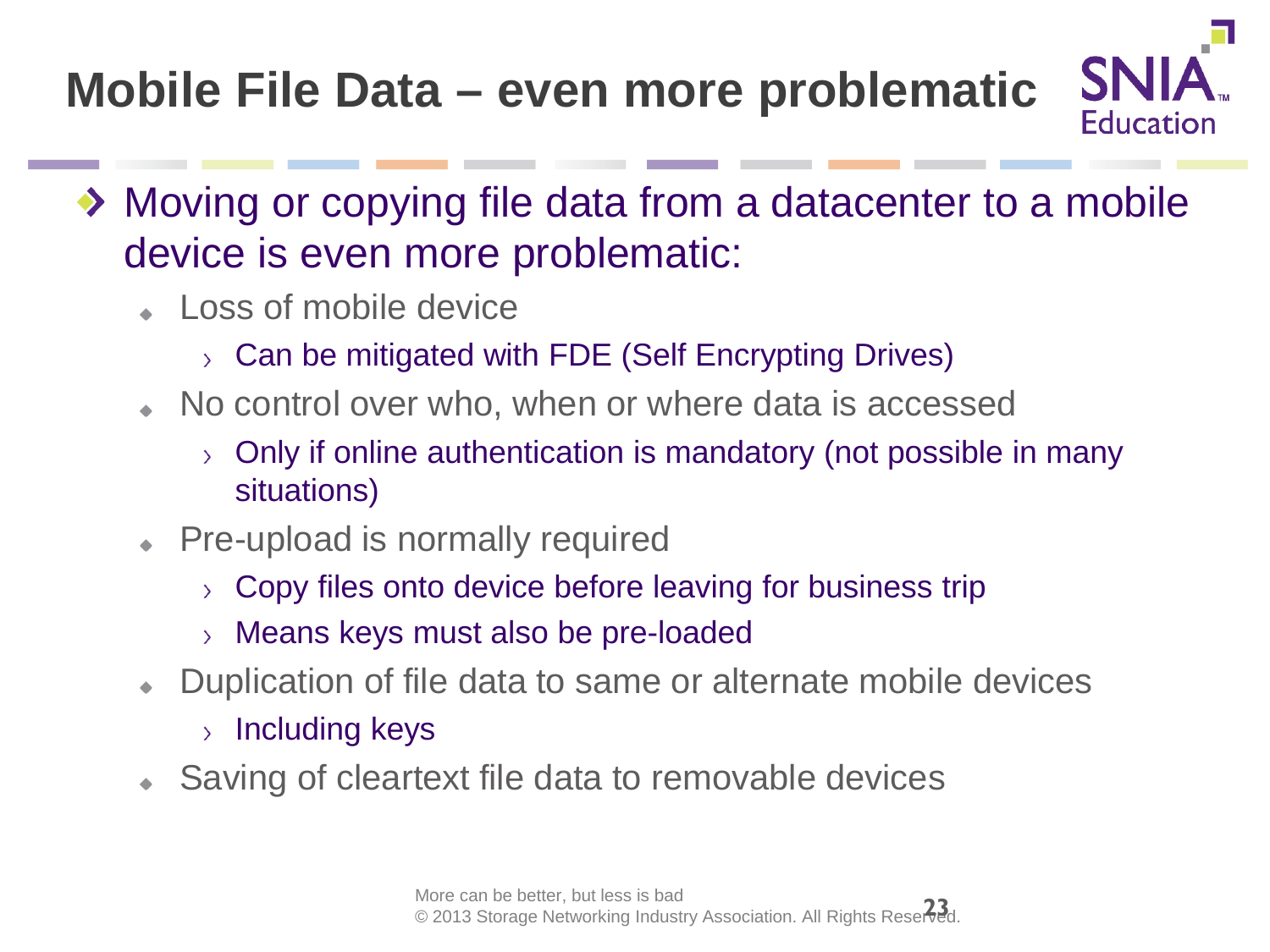### **Conclusions**



- ◆ We need to accept that network perimeter breaches WILL happen – the new perimeter is the data itself
- ◆ Different file data categories need different protection schemes – sometimes there is overlap
- ◆ An insider is your biggest threat for large data breaches (but you must also protect against intrusion)
- ◆ Mobile devices pose the biggest management challenges
- ◆ A centralized reporting and auditing capability is important
- $\rightarrow$  A centralized alerting capability is essential
- ◆ File encryption alone cannot succeed without fully integrated authentication, access control, and Enterprise Key Management
- **We must Secure the Data as well as the networks**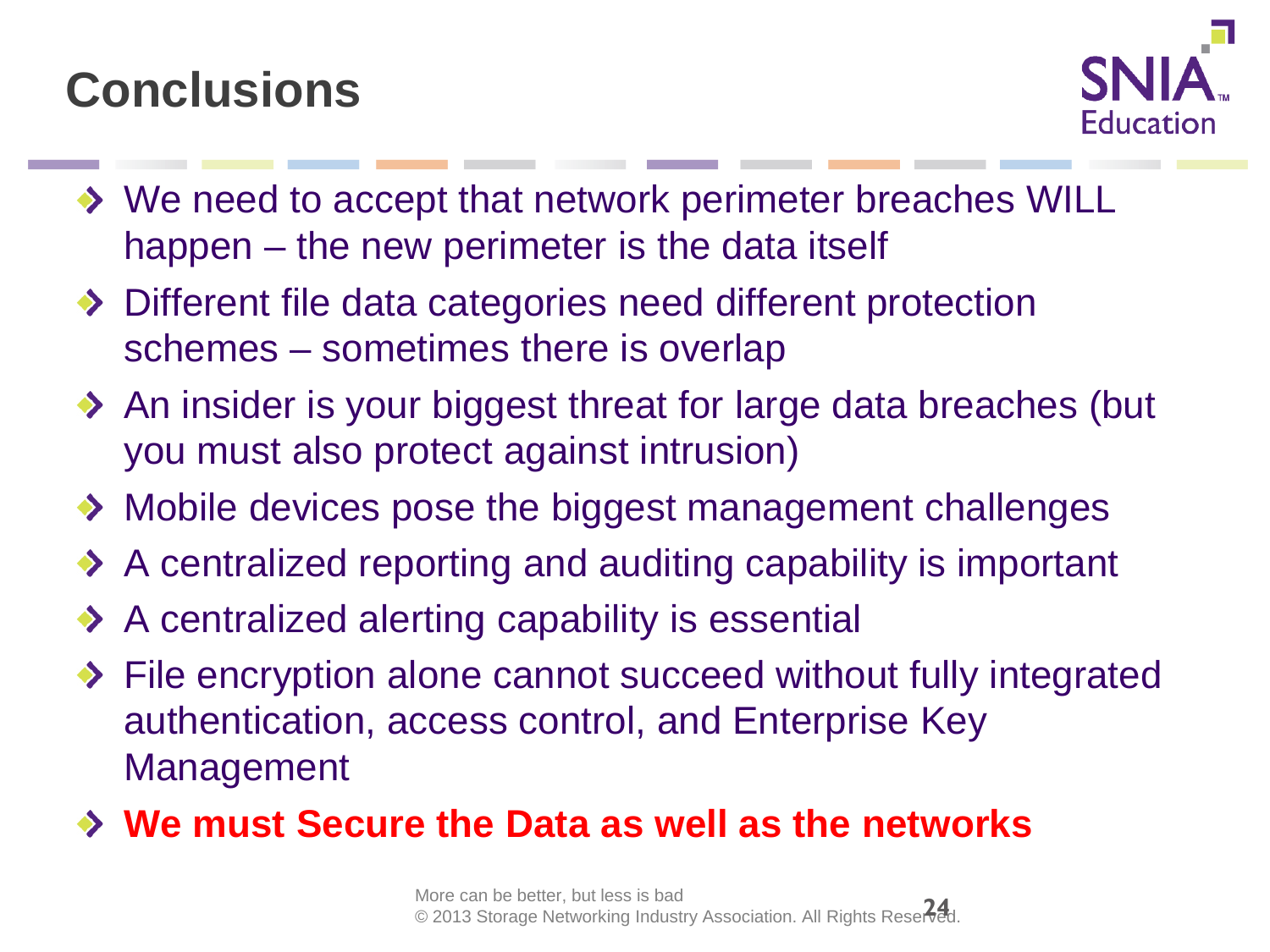



Questions, follow-ups, etc to:

Chris.Winter@safenet-inc.com

More can be better, but less is bad wore can be better, but less is bad<br>© 2013 Storage Networking Industry Association. All Rights Reserved.